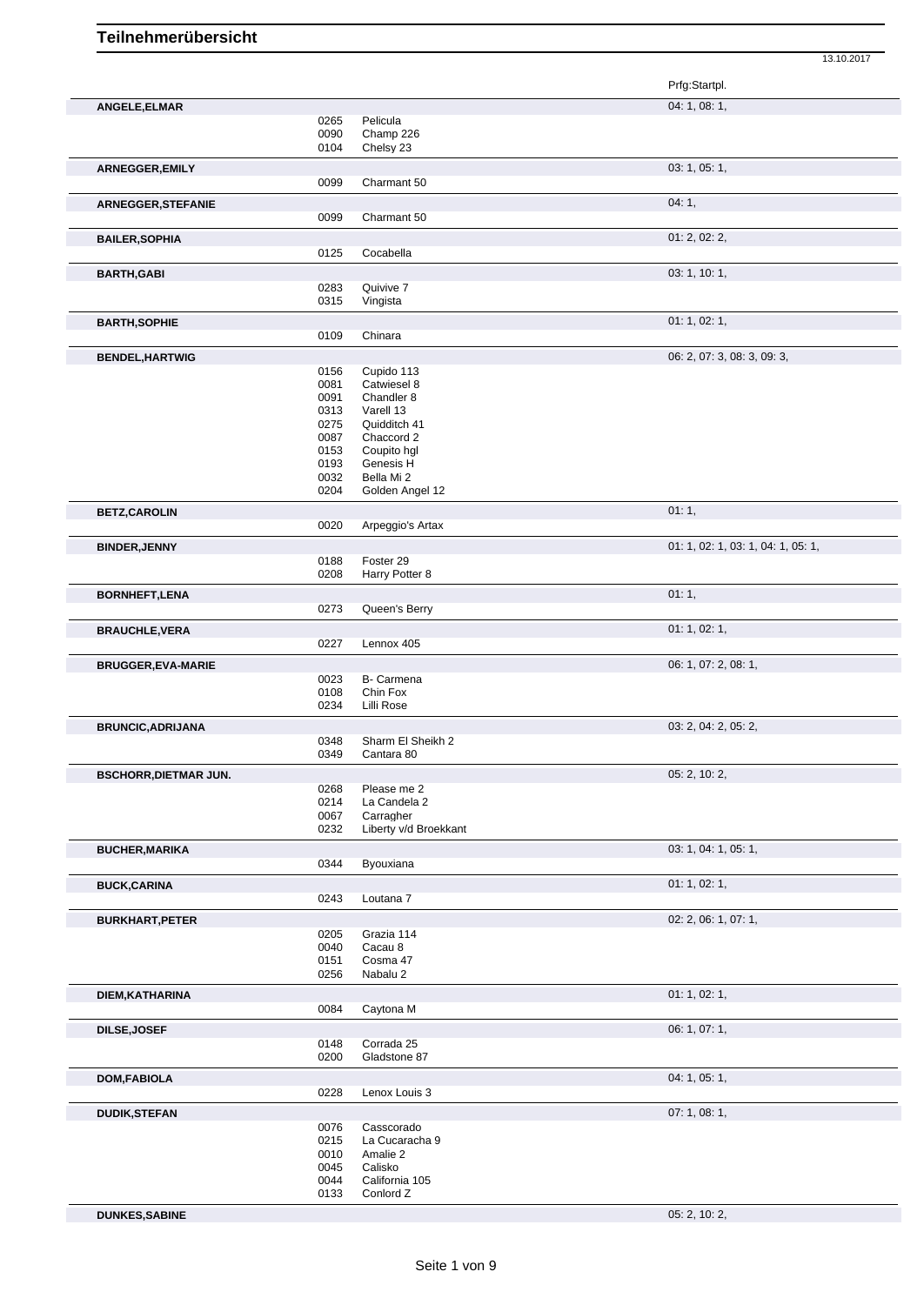13.10.2017

|                          |              |                                                  | Prfg:Startpl.                      |
|--------------------------|--------------|--------------------------------------------------|------------------------------------|
|                          | 0059         | Caprivi 13                                       |                                    |
|                          | 0248         | Lukimbi                                          |                                    |
|                          | 0100         | Chavary B                                        |                                    |
|                          | 0199         | <b>GK Arielle</b>                                |                                    |
|                          | 0056<br>0296 | Cape Cross<br>Singita                            |                                    |
|                          |              |                                                  |                                    |
| EBERHARDT, UWE           | 0219         | Ladina 41                                        | 06: 3, 07: 3, 08: 3,               |
|                          | 0222         | Lambourghina 2                                   |                                    |
|                          | 0149         | Cortina d'Ampezzo 4                              |                                    |
|                          | 0119         | Clarima 3                                        |                                    |
|                          | 0136         | Cooper 156                                       |                                    |
|                          | 0350         | Cristo 13                                        |                                    |
|                          | 0172         | Drixi 13                                         |                                    |
|                          | 0351         | Cindarella 45                                    |                                    |
|                          | 0170<br>0096 | Donata II<br>Chantré 2                           |                                    |
|                          | 0352         | Zhiva 3                                          |                                    |
|                          | 0112         | Chirita                                          |                                    |
|                          | 0264         | Pearl 128                                        |                                    |
|                          | 0143         | Cormina 9                                        |                                    |
| <b>EGE,ERNST</b>         |              |                                                  | 04: 1, 06: 1, 07: 1, 08: 1, 10: 1, |
|                          | 0324         | Zoey 7                                           |                                    |
|                          | 0325         | ZZ Top Zirkonia                                  |                                    |
|                          | 0004         | Adele 99                                         |                                    |
|                          | 0194         | Georgie's Georgina von Calido                    |                                    |
|                          | 0018         | Ares 152                                         |                                    |
|                          | 0195<br>0240 | Georgie's London<br>Lordana F                    |                                    |
|                          | 0210         | Henkel's Casall                                  |                                    |
|                          | 0134         | Cool Jumping Boy                                 |                                    |
|                          | 0141         | Coriana 49                                       |                                    |
|                          | 0116         | Cillarney's Boy                                  |                                    |
|                          | 0263         | PBM Conway's Boy                                 |                                    |
|                          | 0196         | Gimona                                           |                                    |
|                          | 0201         | Glasgow 28                                       |                                    |
| <b>EGE, MANFRED</b>      |              |                                                  | 08: 3, 09: 3, 10: 2,               |
|                          | 0324         | Zoey 7                                           |                                    |
|                          | 0325<br>0194 | ZZ Top Zirkonia<br>Georgie's Georgina von Calido |                                    |
|                          | 0018         | <b>Ares 152</b>                                  |                                    |
|                          | 0195         | Georgie's London                                 |                                    |
|                          | 0134         | Cool Jumping Boy                                 |                                    |
|                          | 0141         | Coriana 49                                       |                                    |
|                          | 0116         | Cillarney's Boy                                  |                                    |
|                          | 0068         | Carrera S.                                       |                                    |
|                          | 0196         | Gimona                                           |                                    |
|                          | 0201<br>0292 | Glasgow 28<br>Santima                            |                                    |
| <b>EISELE, MONIKA</b>    |              |                                                  | 04:1,                              |
|                          | 0238         | Little-Jumper E                                  |                                    |
|                          | 0229         | Leviathan 21                                     |                                    |
|                          | 0192         | Gaston 196                                       |                                    |
| ELSER-HOENSCHER, MELANIE |              |                                                  | 01:1,                              |
|                          | 0031         | Bella Donna 134                                  |                                    |
| ERNE, ELENA              |              |                                                  | 01: 1, 02: 1,                      |
|                          | 0259         | Nice Girl 18                                     |                                    |
| <b>FAESSLER, ALINA</b>   |              |                                                  | 01:2,                              |
|                          | 0124         | Cliff 63                                         |                                    |
|                          | 0046         | Calla 49                                         |                                    |
| <b>FAESSLER, LEONIE</b>  |              |                                                  | 03:2,                              |
|                          | 0124         | Cliff 63                                         |                                    |
|                          | 0046         | Calla 49                                         |                                    |
| <b>FIDERER, DANIEL</b>   |              |                                                  | 05:1,                              |
|                          | 0261         | Pandiamo 3                                       |                                    |
|                          | 0295         | Serrano 39                                       |                                    |
|                          | 0079         | Casula Dantifay                                  |                                    |
|                          | 0147         | Corona 112                                       |                                    |
|                          | 0054         | Cantinus 2                                       |                                    |
| <b>FIORE, ENRICO DE</b>  |              |                                                  | 02: 1, 04: 1,                      |
|                          | 0329         | Solino 13                                        |                                    |
| <b>FISCHER, BENJAMIN</b> |              |                                                  | 02: 1, 04: 3, 05: 2,               |
|                          | 0107         | Chilli Piper                                     |                                    |
|                          | 0158         | Curly Sue 129                                    |                                    |
|                          | 0282         | Quithago                                         |                                    |
|                          | 0187         | For Joy only 2                                   |                                    |
| <b>FLOEGL, ANNIKA</b>    |              |                                                  | 02: 2, 04: 1,                      |

**Teilnehmerübersicht**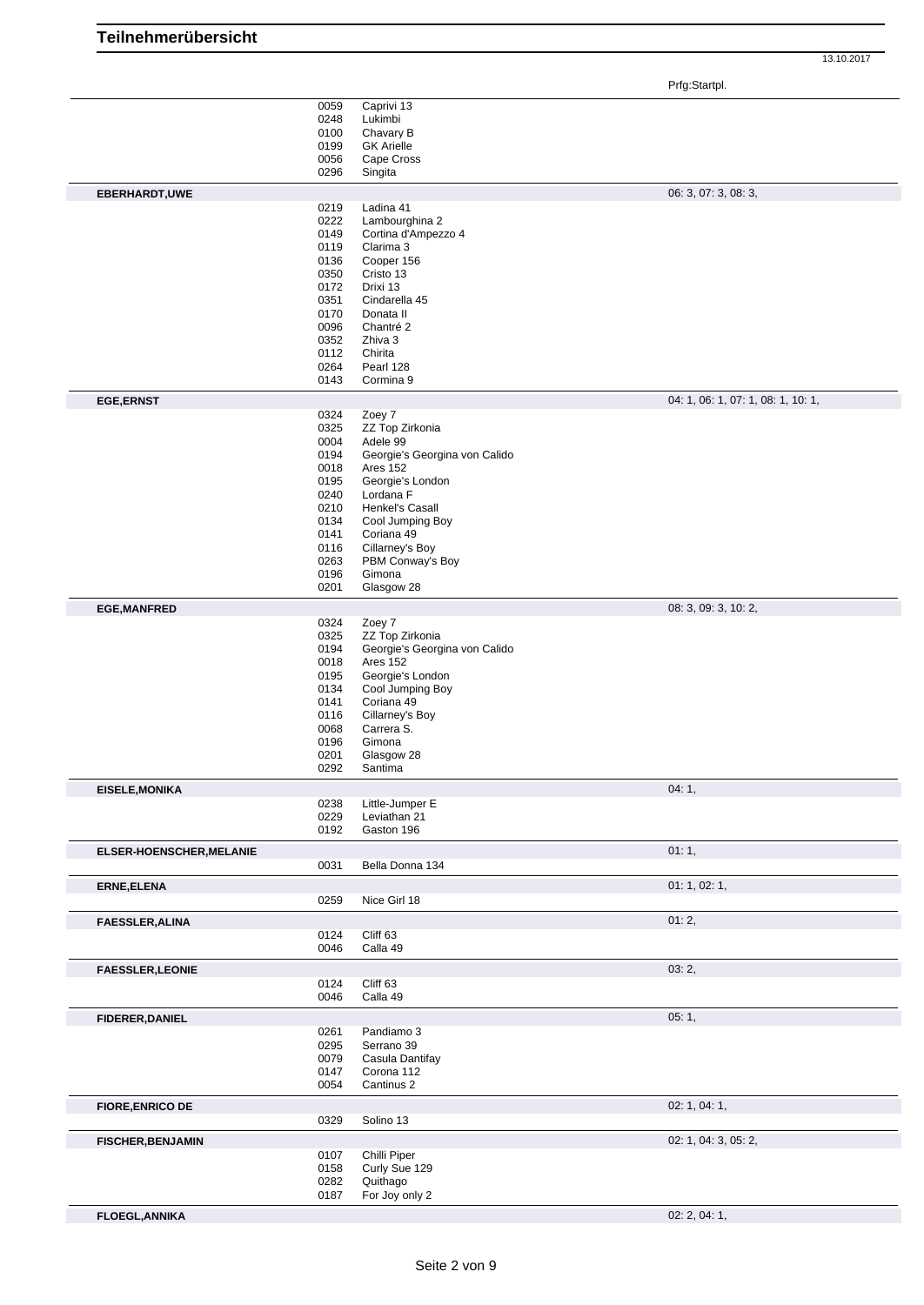|                             |              |                                    | Prfg:Startpl.                             |
|-----------------------------|--------------|------------------------------------|-------------------------------------------|
|                             | 0223         | Le Pilotto                         |                                           |
|                             | 0169         | Do Mingo                           |                                           |
| FREY, MIRIAM                |              |                                    | 02: 1, 03: 1, 04: 1,                      |
|                             | 0168         | DJ 28                              |                                           |
| FREY, NICOL                 |              |                                    | 01:1,                                     |
|                             | 0319         | Wisely 2                           |                                           |
|                             |              |                                    |                                           |
| <b>FRICKER, LEA THERESA</b> | 0206         | Grinch 3                           | 02:1,                                     |
|                             |              |                                    |                                           |
| <b>FUERST, FRANZISKA</b>    |              |                                    | 01: 1, 06: 1, 07: 1,                      |
|                             | 0225<br>0244 | Lena 517<br>Love Affaire Vitseroel |                                           |
|                             |              |                                    |                                           |
| <b>GANTER, LAURA</b>        |              |                                    | 02: 1, 07: 1,                             |
|                             | 0233         | Ligardo                            |                                           |
| <b>GANZENMUELLER, NINA</b>  |              |                                    | 01:1,                                     |
|                             | 0163         | Day Dream B                        |                                           |
| <b>GAU, ANDREA</b>          |              |                                    | 04: 1, 05: 1, 06: 1, 07: 1, 10: 1,        |
|                             | 0308         | Take It Easy 30                    |                                           |
|                             | 0074         | Caspar 183                         |                                           |
|                             | 0339         | Cooper 102                         |                                           |
|                             | 0267         | Piccolina 73                       |                                           |
|                             | 0086         | Chacaya Black                      |                                           |
|                             | 0105         | Chepres                            |                                           |
|                             | 0092         | Chanel Allure 2                    |                                           |
|                             | 0258         | Nevada van't Pluimke               |                                           |
| <b>GEISELMANN, LARA</b>     |              |                                    | 01: 2, 02: 2, 03: 1, 04: 1, 06: 1, 07: 1, |
|                             | 0037         | C'est si bon 23                    |                                           |
|                             | 0338         | Sri Lanka 24                       |                                           |
|                             | 0221         | Lady Luganer                       |                                           |
| <b>GEPRAEGS, ANDREA</b>     |              |                                    | 01:1,                                     |
|                             | 0295         | Serrano 39                         |                                           |
|                             | 0121         | Cleo 119                           |                                           |
|                             |              |                                    |                                           |
| <b>GRONMAYER, CLAUDIA</b>   |              |                                    | 06: 1, 07: 1,                             |
|                             | 0007         | Airbag 6                           |                                           |
|                             | 0094<br>0102 | Chaneya G<br>Checker G             |                                           |
|                             |              |                                    |                                           |
| <b>GRUBER, BORIS</b>        |              |                                    | 01: 1, 02: 1, 03: 1, 04: 1, 06: 1, 07: 2, |
|                             |              |                                    | 08:1,                                     |
|                             | 0111         | Chiquitita 14                      |                                           |
|                             | 0039         | Cabachon 2                         |                                           |
| <b>GRUBER, SIMONE</b>       |              |                                    | 01: 1, 03: 1,                             |
|                             | 0255         | Mr.X 2                             |                                           |
|                             | 0216         | La Finessa                         |                                           |
| <b>GUEHRER, RAMONA</b>      |              |                                    | 01: 1, 06: 1, 07: 1,                      |
|                             | 0175         | Encantaro                          |                                           |
| HAEBERLE, NADINE            |              |                                    | 06: 1, 07: 1,                             |
|                             | 0058         | Capone Clandestino                 |                                           |
|                             |              |                                    |                                           |
| HAEGELE, ISABELL            |              |                                    | 01: 1, 03: 1,                             |
|                             | 0202         | Glenn Granikos                     |                                           |
|                             | 0139         | Cora Cool                          |                                           |
|                             | 0053         | Cantemus                           |                                           |
| HAEUSELMANN, SONJA          |              |                                    | 02: 2, 03: 2, 05: 2,                      |
|                             | 0278         | Quintas 5                          |                                           |
|                             | 0317         | Westcoast Touch                    |                                           |
| <b>HANNER, SIMONE</b>       |              |                                    | 01:1,                                     |
|                             | 0162         | Dali 50                            |                                           |
|                             |              |                                    | 01: 1, 02: 1,                             |
| HARNAU, REBECCA             | 0321         | Zantura                            |                                           |
|                             |              |                                    |                                           |
| HARTMANN, ROLF              |              |                                    | 10:1,                                     |
|                             | 0063         | Carlail                            |                                           |
|                             | 0152         | Cotopaxi T                         |                                           |
|                             | 0142         | Corino 31                          |                                           |
| <b>HAUFF, STEFANIE</b>      |              |                                    | 02: 1, 06: 1,                             |
|                             | 0106         | Chester S                          |                                           |
|                             |              |                                    | 05: 1, 10: 1,                             |
| <b>HEDRICH, KRISTIN</b>     |              |                                    |                                           |
|                             | 0277         | Quintara 9                         |                                           |
| <b>HEINE, FRANZISKA</b>     |              |                                    | 06: 1, 07: 1,                             |
|                             | 0190         | Fräulein Buntschuh                 |                                           |
|                             | 0272         | Quandolino 3                       |                                           |
| HEINEMANN, CHIARA-LUZIA     |              |                                    | 01: 1, 02: 2, 04: 1,                      |
|                             | 0138         | Cora 309                           |                                           |
|                             |              |                                    |                                           |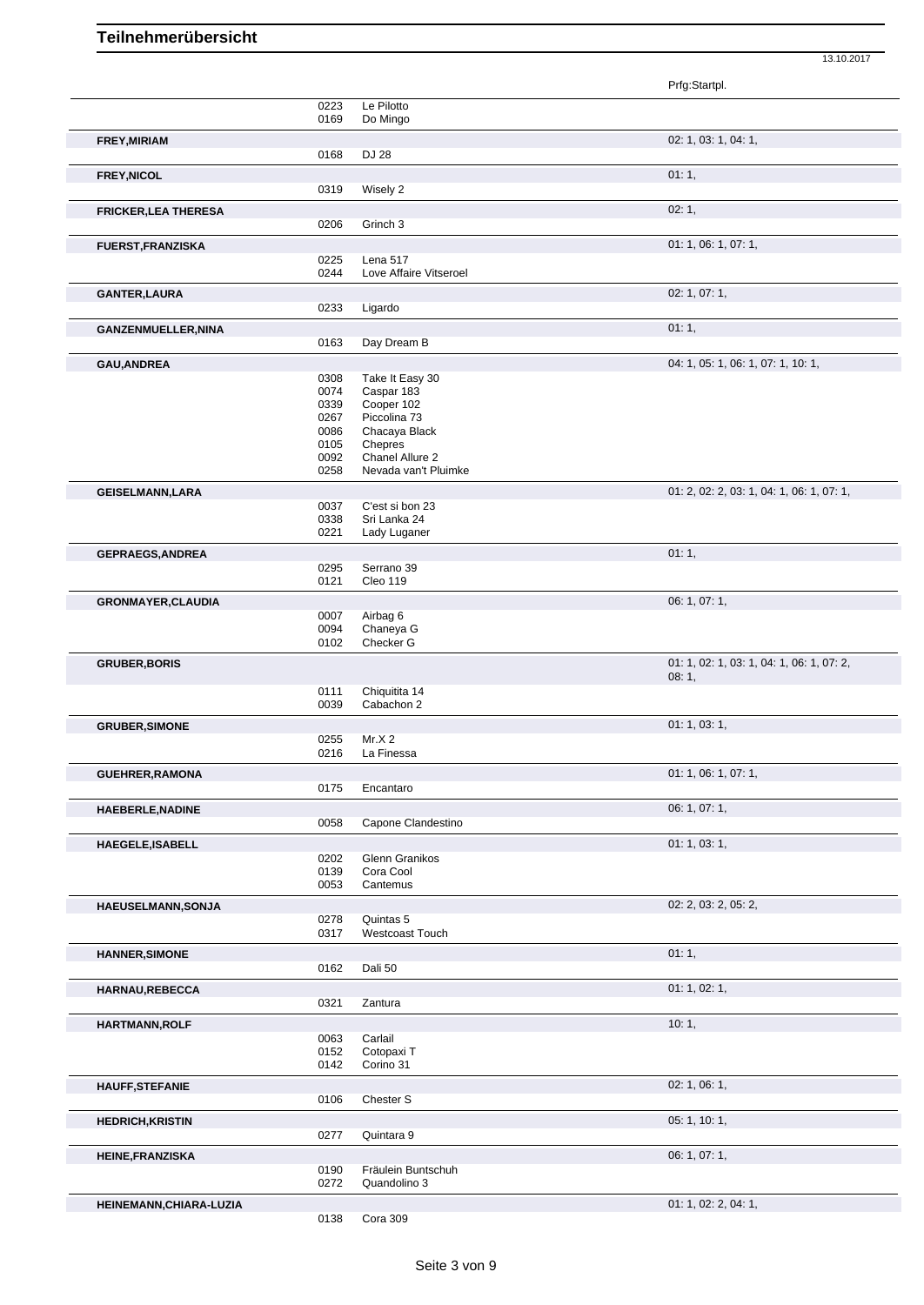|                              |              |                            | Prfg:Startpl.                             |
|------------------------------|--------------|----------------------------|-------------------------------------------|
|                              | 0098         | Charlston 23               |                                           |
| HEINZELMANN, CLAUDIA         |              |                            | 02: 1, 04: 1, 05: 1,                      |
|                              | 0008         | Akiri                      |                                           |
| <b>HERBERG, SILVIA</b>       |              |                            | 01: 2, 03: 2,                             |
|                              | 0072<br>0276 | Cash Boy B<br>Quinara 37   |                                           |
|                              |              |                            | 05:1,                                     |
| <b>HERRE DR., KATRIN</b>     | 0337         | Casey Jones                |                                           |
| <b>HERTWIG, ALINA</b>        |              |                            | 05: 2, 07: 2, 08: 2, 09: 2, 10: 2,        |
|                              | 0060         | Careful 70                 |                                           |
|                              | 0246         | Lucky 1643                 |                                           |
|                              | 0306         | Sugar Pure                 |                                           |
|                              | 0178<br>0304 | Estelle 76<br>Stay Cool 2  |                                           |
|                              | 0164         | Decimo v.d. Lange Vos      |                                           |
| <b>HIRLEMANN,LUKAS</b>       |              |                            | 07:1,08:1,                                |
|                              | 0333         | Georgina 195               |                                           |
| HOELZEL, CHRISTINA           |              |                            | 03: 1, 04: 1, 05: 2, 10: 1,               |
|                              | 0203         | Glorina K                  |                                           |
|                              | 0197         | Gina Lisa                  |                                           |
| <b>HOFFMEISTER, VICTORIA</b> | 0341         | Mori's Casalla             | 01: 2, 02: 2, 03: 2, 04: 2, 05: 2,        |
|                              | 0342         | Caimini                    |                                           |
|                              | 0340         | Quantum 5                  |                                           |
| <b>HORN, MICHAEL</b>         |              |                            | 05: 1, 10: 1,                             |
|                              | 0128         | Colandra 3                 |                                           |
| HUETTEL, ALEXANDRA           |              |                            | 01:1,                                     |
| <b>ISCHINGER, JANA</b>       |              |                            | 03:1,                                     |
|                              | 0280         | Quiro R                    |                                           |
| JAEGER, CARMEN               |              |                            | 06: 1, 07: 1, 08: 1,                      |
|                              | 0156         | Cupido 113                 |                                           |
|                              | 0081         | Catwiesel 8                |                                           |
|                              | 0091<br>0313 | Chandler 8                 |                                           |
|                              | 0275         | Varell 13<br>Quidditch 41  |                                           |
|                              | 0087         | Chaccord 2                 |                                           |
|                              | 0153         | Coupito hgl                |                                           |
|                              | 0193         | Genesis H                  |                                           |
|                              | 0032         | Bella Mi 2                 |                                           |
| JONAS, JACQUELINA            | 0266         | Petite Jolie 8             | 01:1,                                     |
| <b>JUREWECZ, VANESSA</b>     |              |                            | 02: 1, 03: 1, 04: 1, 05: 1, 07: 1,        |
|                              | 0002         | Acadia 17                  |                                           |
|                              | 0186         | Fly high 13                |                                           |
| KAESTLE, FRANZISKA           |              |                            | 02: 1, 03: 1, 04: 1, 05: 1, 06: 1, 07: 1, |
|                              | 0257<br>0220 | Nabuco 19<br>Lady Colour K |                                           |
| <b>KAESTLE, JANNIK</b>       |              |                            | 01:1,                                     |
|                              | 0257         | Nabuco 19                  |                                           |
| <b>KAESTLE, THERESA</b>      |              |                            | 03: 1, 04: 1, 05: 1,                      |
|                              | 0226         | Lennox 205                 |                                           |
| KALENBERG, ANJA              |              |                            | 08: 1, 10: 1,                             |
|                              | 0327<br>0328 | L.B. Wiance<br>Stacy 17    |                                           |
|                              |              |                            | 01: 2, 06: 1,                             |
| <b>KEHRLE, DANIELA</b>       | 0253         | Moses 64                   |                                           |
|                              | 0313         | Varell 13                  |                                           |
| KEHRMUELLER,EVA              |              |                            | 01:2,                                     |
|                              | 0323         | Zippelzappel               |                                           |
|                              | 0176         | Enni 6                     |                                           |
| <b>KELLER, NADINE</b>        | 0247         | Lucky Round                | 03: 1, 04: 1, 05: 1,                      |
|                              |              |                            | 08: 1, 09: 1,                             |
| KLAPCZYNSKI, JANA            | 0095         | Chantino                   |                                           |
|                              | 0050         | Candlelight 32             |                                           |
| <b>KLING, YVONNE</b>         |              |                            | 04: 1, 05: 1,                             |
|                              | 0107         | Chilli Piper               |                                           |
|                              | 0158<br>0282 | Curly Sue 129<br>Quithago  |                                           |
|                              | 0187         | For Joy only 2             |                                           |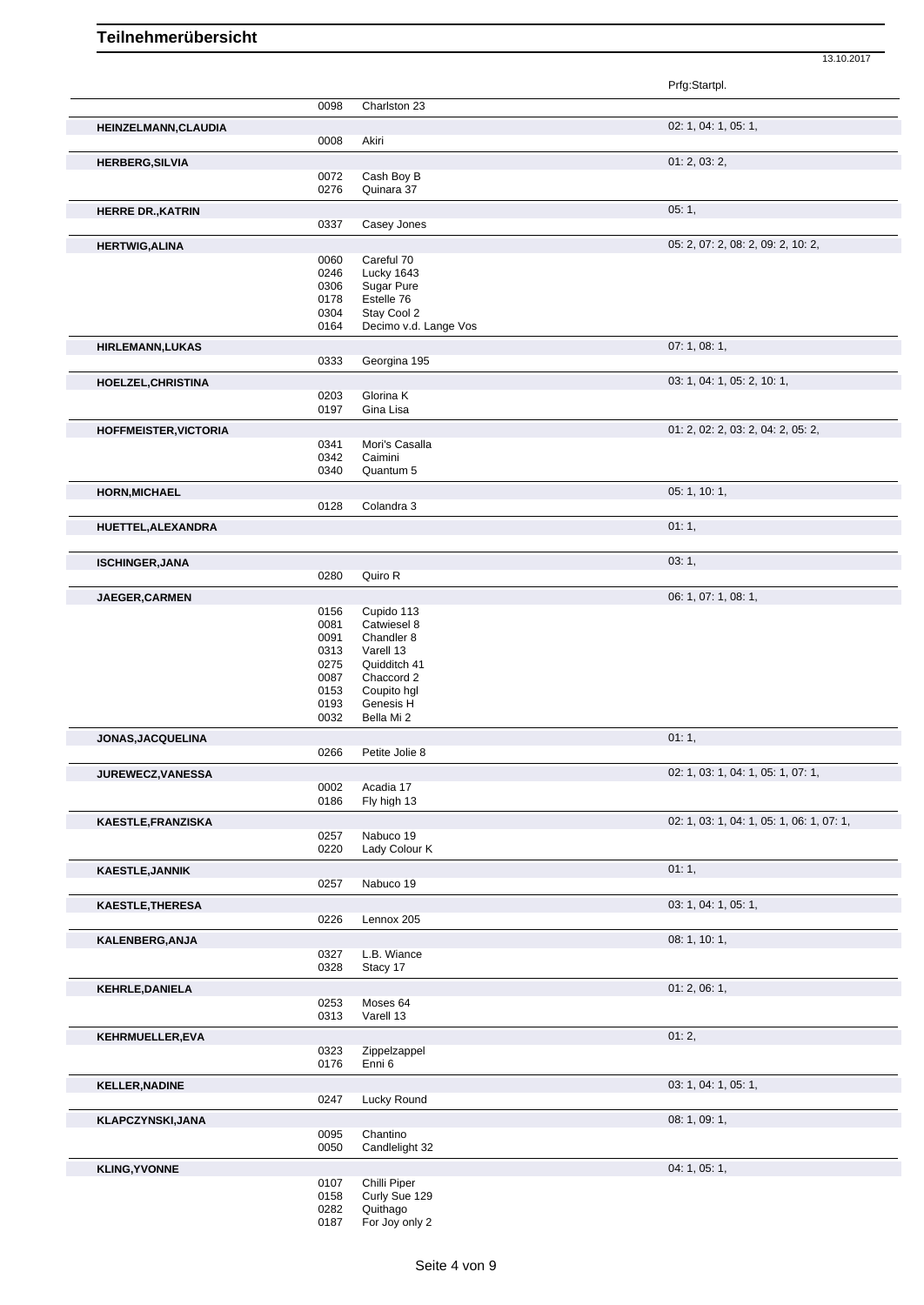|                           |              |                                            | Prfg:Startpl.               |
|---------------------------|--------------|--------------------------------------------|-----------------------------|
| <b>KNEER, MADELEINE</b>   |              |                                            | 02:1,                       |
|                           | 0078         | Cassurell                                  |                             |
| <b>KOENIG, STEPHANIE</b>  |              |                                            | 02: 1, 03: 1, 04: 1,        |
|                           | 0103         | Chelsea of Bill                            |                             |
| KUNZE, RAMONA             |              |                                            | 08:2,                       |
|                           | 0345         | Cuddy                                      |                             |
|                           | 0346         | Dom Pérignon 4                             |                             |
| KUTZ,LARA                 |              |                                            | 01: 1, 02: 1,               |
|                           | 0131         | Collier 5                                  |                             |
| <b>LADEL, SIRI</b>        |              |                                            | 01:1,                       |
|                           | 0242         | Lou 68                                     |                             |
| <b>LANGROCK, INGRID</b>   |              |                                            | 03: 1, 04: 1, 05: 1,        |
|                           | 0314         | Viento 30                                  |                             |
|                           | 0022         | Augustin 20                                |                             |
|                           | 0211         | Imposante P                                |                             |
| LAUER, NADINE             |              |                                            | 03: 1, 07: 1, 08: 1,        |
|                           | 0224         | Leica 67                                   |                             |
| LEIMGRUBER, RAMONA        |              |                                            | 01: 1, 02: 1,               |
|                           | 0209         | Havanna 154                                |                             |
|                           | 0184         | Felano <sub>9</sub>                        |                             |
| <b>LEIMGRUBER, SOPHIA</b> |              |                                            | 01:1,                       |
|                           | 0017         | April 86                                   |                             |
| LEITOLF, JANA-KATRIN      |              |                                            | 03: 1, 09: 1,               |
|                           | 0330         | Antolin <sub>2</sub>                       |                             |
| LEITZ, JULIANE            |              |                                            | 03: 1, 04: 1, 08: 1,        |
|                           | 0284         | Raffinesse 88                              |                             |
|                           | 0055<br>0085 | Capacio<br>Cenani 2                        |                             |
|                           |              |                                            |                             |
| LERCH, HERIBERT           |              |                                            | 04: 1, 10: 1,               |
|                           | 0198         | Giovanni 166                               |                             |
| LICHTINGER, JULIA         |              |                                            | 03: 1, 06: 1, 07: 1, 08: 1, |
|                           | 0297<br>0144 | Sir Rivero 2<br><b>Cormints Champion</b>   |                             |
|                           | 0237         | Lina del Rose                              |                             |
|                           |              |                                            | 03: 1, 04: 1, 05: 1,        |
| LOEW, TATJANA             | 0286         | Rayasthan                                  |                             |
|                           | 0014         | Amilou                                     |                             |
| <b>LOTT, MELANIE</b>      |              |                                            | 06: 1, 07: 1,               |
|                           | 0024         | Bacaro 3                                   |                             |
| <b>LUETKENS, SABRINA</b>  |              |                                            | 03: 1, 05: 1,               |
|                           | 0294         | Schokolata D                               |                             |
| <b>MADLENER, ACHIM</b>    |              |                                            | 02:1,                       |
|                           | 0322         | Zatina 6                                   |                             |
|                           | 0230         | Lezatinus                                  |                             |
|                           | 0122         | Cleo 209                                   |                             |
|                           | 0293         | Schokolade 6                               |                             |
| <b>MADLENER,LISA</b>      |              |                                            | 04: 1, 05: 1, 06: 1, 07: 1, |
|                           | 0322<br>0293 | Zatina 6<br>Schokolade 6                   |                             |
|                           |              |                                            |                             |
| <b>MADLENER, SILKE</b>    |              |                                            | 01: 2, 02: 2, 03: 2, 04: 1, |
|                           | 0322<br>0230 | Zatina 6<br>Lezatinus                      |                             |
|                           | 0123         | Cleopatra 210                              |                             |
|                           | 0235         | Lillifee 96                                |                             |
|                           | 0299         | Sirius 228                                 |                             |
|                           | 0122<br>0293 | Cleo 209<br>Schokolade 6                   |                             |
|                           |              |                                            |                             |
| <b>MAELICKE, MICHAEL</b>  | 0318         | Wico 41                                    | 07:1,                       |
|                           | 0239         | Livigno 24                                 |                             |
|                           | 0038         | C-Conabis                                  |                             |
| <b>MAIER, BENJAMIN</b>    |              |                                            | 06: 2, 07: 2, 08: 2,        |
|                           | 0291         | Sabatini 17                                |                             |
|                           | 0305         | Stolzi von Berg                            |                             |
|                           | 0279         | <b>Quintender's Finest</b>                 |                             |
|                           | 0041<br>0241 | Cadillac <sub>64</sub><br>Lots of Dreams M |                             |
|                           | 0173         | Elis van de Spelonckhoeuve                 |                             |
|                           | 0309         | Toni 254                                   |                             |

Miss Behave Devaux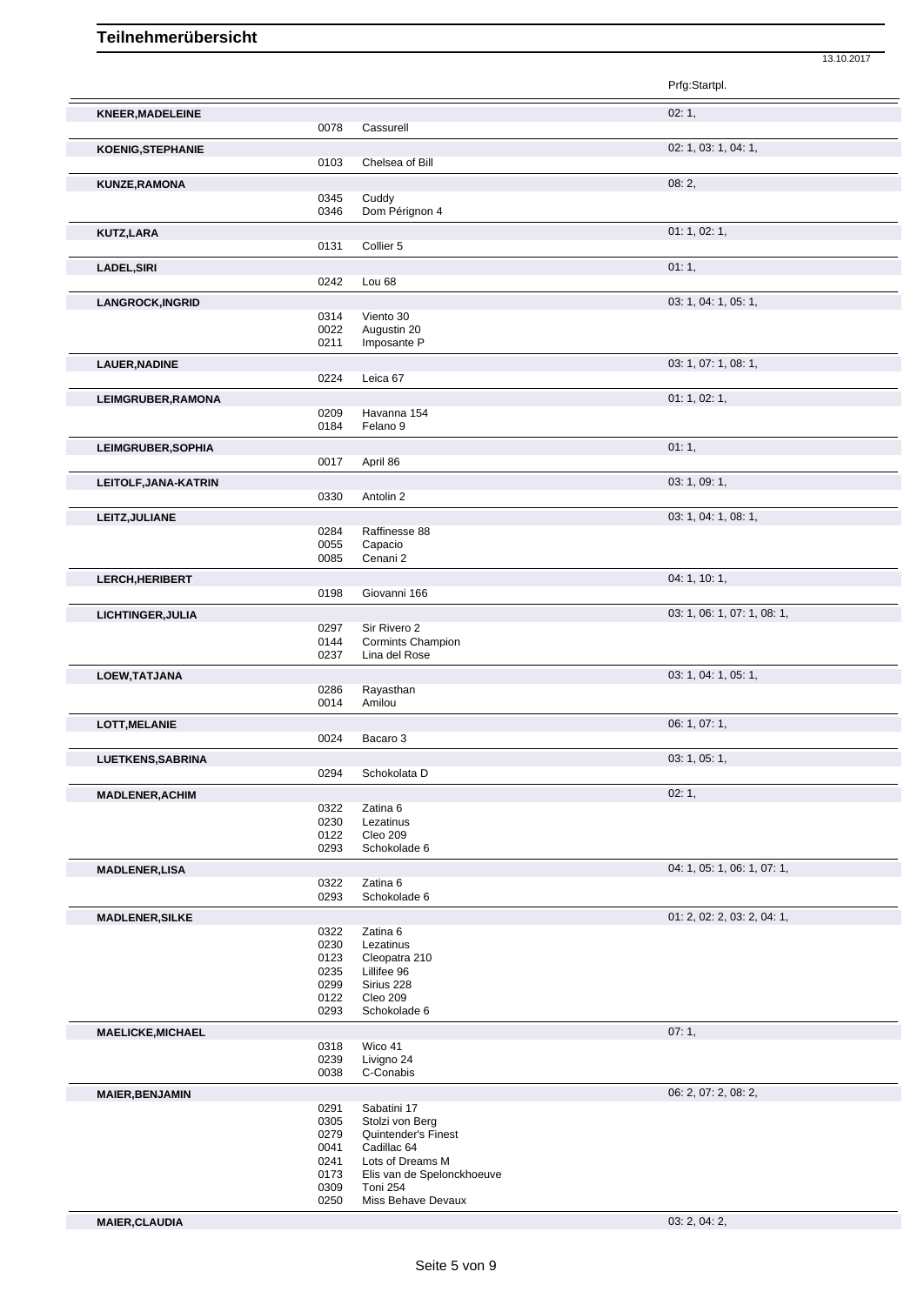Prfg:Startpl. 0207 Guiness 64 0127 Codor **MAIER,JUSTIN KARINA** 05: 1, 07: 1, 08: 1, 10: 1, 0146 Cornet's Crush Cutter Girl 0161 Dacora Lou **MAIER,NIKLAS** 03: 1, 08: 1, 0029 Beau Rivage 11 **MAUCHER,ERWIN** 02: 2, 0101 Chayenne 313 0302 Sotschi 12 **MEINECKE, BERNHARD** 0088 **Chaculeur** 0088 **Chaculeur** 0088 **Chaculeur** 0088 **Chaculeur** 0088 **Chaculeur** 0088 **Chaculeur** 0088 **Chaculeur** 0088 **Chaculeur** 0088 **Chaculeur** 0088 **Chaculeur** 0088 **Chaculeur** 0088 **Chaculeu** 0088 Chaculeur<br>0182 Fairness 1 0182 Fairness 142 0316 Virginia 214<br>0035 Bodo 67 0035 Bodo 67<br>0126 Coco Lar Coco Lambada 3 **MEINECKE,JOHANNES** 06: 2, 08: 2, 0035 Bodo 67<br>0126 Coco La Coco Lambada 3 **MENIG,BARBARA** 03: 2, 04: 1, 05: 1, 08: 1, 10: 1, 0289 Rotegg's Rabea<br>0026 Barados du Rou 0026 Barados du Rouet M.B **MEYER,MARKUS** 04: 1, 05: 1, Cassis 55 **MOLL,KERSTIN** 01: 1, 0307 Sunnyboy 132 **MUENZING,CARINA** 07: 1, 0130 Colegra S **NAEGELE,KATJA** 06: 1, 07: 1, 0052 Candyman 146 **NAGEL,TANJA** 01: 1, 03: 1,<br>
0262 Pardon mon Ami Pardon mon Ami 0271 Quando 37 0217 La Luna N **NEFF,ELLA** 06: 1, 0166 Diavolina Del Destino **NEFF,JENNY** 01: 1, 04: 1, 06: 1, 0115 Ciacoma Zera 0301 Solero 74<br>0166 Diavolina 0166 Diavolina Del Destino<br>0137 Copacabana H 0137 Copacabana H<br>0171 Drawan Drawan **NESSENSOHN,PAULINE** 0179 Euphorie 25 **Decision 120 and 20179** Cupose 12, 05: 2, 05: 2, 05: 2, 05: 2, 05: 2, 05: 2, 05: 2, 05: 2, 05: 2, 05: 2, 05: 2, 05: 2, 05: 2, 05: 2, 05: 2, 05: 2, 05: 2, 05: 2, 05: 2, 05: 2, 05: 2, 0 0179 Euphorie 25<br>0213 Junior's Josy 0213 Junior's Josy<br>0065 Carpe Diem 0065 Carpe Diem 75<br>0290 Royal Rose 19 Royal Rose 19 PAWLAK,MAIKE 01: 1, 0270 Quailight Quera Quailight Quera **PFUND,MELANIE** 01: 1, 02: 1, 02: 1, 02: 1, 02: 1, 02: 1, 02: 1, 02: 1, 02: 1, 02: 1, 02: 1, 02: 1, 02: 1, 02: 1, 02: 1, 02: 1, 02: 1, 02: 1, 02: 1, 02: 1, 02: 1, 02: 1, 02: 1, 02: 1, 02: 1, 02: 1, 02: 1, 02: 1, 02: 1, 02: Agathe K **RAMMINGER, ANIKA** 01: 1, 01: 1, 01: 1, 01: 1, 01: 1, 01: 1, 01: 1, 01: 1, 01: 1, 01: 1, 01: 1, 01: 1, 01: 1, 01: 1, 01: 1, 01: 1, 01: 1, 01: 1, 01: 1, 01: 1, 01: 1, 01: 1, 01: 1, 01: 1, 01: 1, 01: 1, 01: 01: 01: 01: 01: 0 0174 Elomee 0028 Batida la Rouge **RAMMINGER,JANNIK** 02: 1, 05: 1, 05: 1, 05: 1, 05: 1, 05: 1, 05: 1, 05: 1, 05: 1, 05: 1, 05: 1, 05: 1, 05: 1, 05: 1, 05: 1, 05: 1, 05: 1, 05: 1, 05: 1, 05: 1, 05: 1, 05: 1, 05: 1, 05: 1, 05: 1, 05: 1, 05: 1, 05: 1, 05: 1, Quite Pepina 0157 Curby **RAMMINGER,MELISSA** 02: 1, 04: 1, 05: 1, 0311 Uriano 2 0320 Zanook<br>0157 Curby Curby **RAMMINGER,TOBIAS** 02: 1, 04: 1, 05: 2, 06: 1, 07: 1, 08: 2, 10: 1, 0118 Cinzano TR<br>0320 Zanook 0320 Zanook<br>0069 Carry O 0069 Carry One<br>0075 Cassata 2 0075 Cassata 2<br>0003 Acordina 1 0003 Acordina 10<br>0110 Chintano 6 0110 Chintano 6<br>0145 Cornelius 4 0145 Cornelius 48<br>0160 Czera

13.10.2017

Czera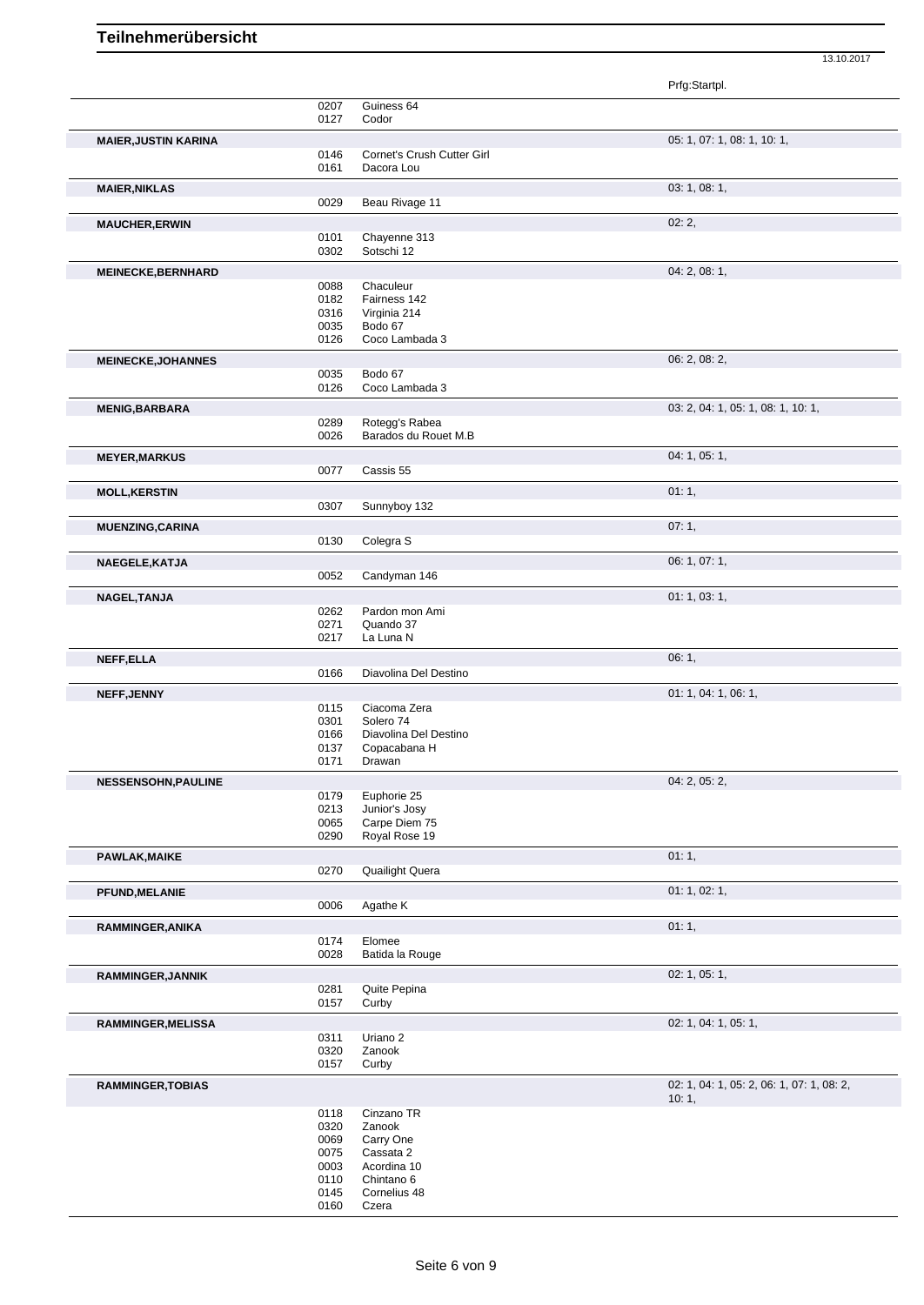|                                |              |                               | Prfg:Startpl.               |
|--------------------------------|--------------|-------------------------------|-----------------------------|
| REINHARDT, VIOLA               |              |                               | 06: 1, 07: 1, 08: 1,        |
|                                | 0343         | Let's get ready               |                             |
| RITTELMANN, CHRISTIAN          |              |                               | 03: 1, 04: 1, 05: 1,        |
|                                | 0027         | Barones von Grafenwald        |                             |
|                                | 0147         | Corona 112                    |                             |
| RITTELMANN, HANS-PETER         |              |                               | 05:1,                       |
|                                | 0027         | Barones von Grafenwald        |                             |
|                                | 0147         | Corona 112                    |                             |
| <b>ROEHM, KATRIN</b>           |              |                               | 02:1,                       |
|                                | 0075         | Cassata 2                     |                             |
| <b>ROESCH, BERND</b>           |              |                               | 04: 1, 05: 1,               |
|                                | 0132         | Comet 241                     |                             |
|                                |              |                               | 02: 1, 04: 1,               |
| <b>ROHMER, SOPHIA</b>          | 0218         | La Toja Loca                  |                             |
|                                |              |                               |                             |
| <b>RUF, THOMAS</b>             |              |                               | 06: 2, 07: 1, 08: 2, 09: 1, |
|                                | 0139<br>0021 | Cora Cool<br>Atlanta's Luna R |                             |
|                                | 0177         | Ernie 76                      |                             |
|                                | 0048         | Cancuro                       |                             |
|                                | 0034         | Bilordia                      |                             |
| <b>RUPP, ANN-KATRIN</b>        |              |                               | 04: 1, 06: 3, 07: 3,        |
|                                | 0180         | Evi 31                        |                             |
|                                | 0025         | Balina W                      |                             |
|                                | 0231         | Lia Delicia 2                 |                             |
|                                | 0093         | Chanel S <sub>5</sub>         |                             |
|                                | 0036<br>0287 | C'est Celest<br>RG Can Carrio |                             |
|                                | 0129         | Colandro SW                   |                             |
|                                | 0097         | Charito 3                     |                             |
|                                | 0191         | Gamin van't Naastveldhof      |                             |
|                                | 0260         | Nordic <sub>6</sub>           |                             |
|                                | 0001         | A Lee WP                      |                             |
| SAILER, KATJA                  |              |                               | 01: 1, 02: 1, 03: 1, 05: 1, |
|                                | 0005         | Adlantus Joker                |                             |
|                                | 0043<br>0335 | Calando 73<br>Quinten 20      |                             |
|                                | 0191         | Gamin van't Naastveldhof      |                             |
| SASSI, SIMONA                  |              |                               | 08: 1, 09: 1,               |
|                                | 0347         | Mister Jones 3                |                             |
| <b>SCHAEFER,LAURA</b>          |              |                               | 02: 2, 04: 2,               |
|                                | 0312         | Vandetta                      |                             |
|                                | 0155         | Crazy Butterfly               |                             |
| <b>SCHAEFER, ROBIN</b>         |              |                               | 01: 1, 02: 1,               |
|                                | 0331         | Wyoming Lady                  |                             |
| <b>SCHILLING, MARIE-THERES</b> |              |                               | 02:1,                       |
|                                | 0082         | Cayenne 218                   |                             |
| <b>SCHMEIER, CARINA</b>        |              |                               | 01: 1, 02: 1,               |
|                                | 0189         | Franklin 49                   |                             |
| <b>SCHMID,ANNA</b>             |              |                               | 01: 1, 02: 1,               |
|                                | 0117         | Cinzano 79                    |                             |
|                                |              |                               |                             |
| <b>SCHMID, SABRINA</b>         | 0326         | Q-Tipp                        | 01: 1, 02: 1, 03: 1, 04: 1, |
|                                |              |                               |                             |
| <b>SCHMIDT,CINDY</b>           |              | Carlos 275                    | 02: 1, 04: 2,               |
|                                | 0064<br>0033 | Bertalou del Sol              |                             |
|                                | 0070         | Carrys Boy                    |                             |
|                                | 0113         | Chivas H                      |                             |
| <b>SCHMIDT, SABRINA</b>        |              |                               | 06: 1,                      |
|                                | 0064         | Carlos 275                    |                             |
|                                | 0033         | Bertalou del Sol              |                             |
|                                | 0070         | Carrys Boy                    |                             |
|                                | 0113         | Chivas H                      |                             |
| <b>SCHMIDT, THERESA</b>        |              |                               | 01: 1, 02: 1, 03: 1, 04: 1, |
|                                | 0181         | Fair Lady 383                 |                             |
| <b>SCHNEIDER, ERWIN</b>        |              |                               | 04: 1, 05: 1,               |
|                                | 0019         | Argentina 167                 |                             |
| <b>SCHREGLE, LINDA</b>         |              |                               | 02: 1, 04: 1,               |
|                                | 0273<br>0154 | Queen's Berry                 |                             |
|                                |              | Cowaldina S                   |                             |
|                                | 0303         | Spartagon K                   |                             |

**SCHWELLINGER, CHRISTOPH** 01: 1, 02: 1, 03: 1,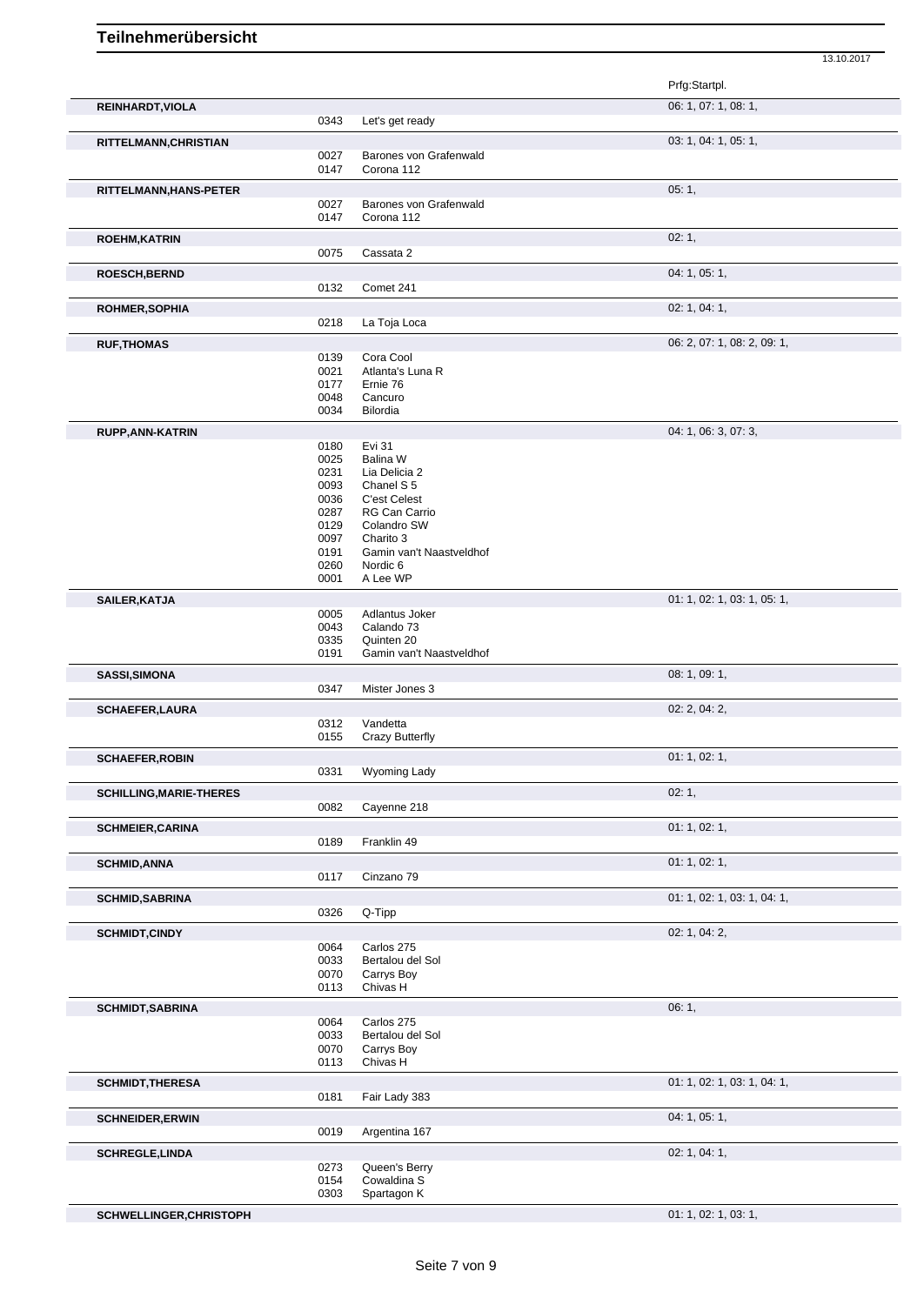Prfg:Startpl. 0009 Albany 22 **SEIDEL,LISA** 04: 1, 06: 1, 0071 Cartino 7 0254 Mr.Maylord S **SEIDEL,STEFANIE** 06: 1, 0150 Corvington S 0254 Mr.Maylord S 0120 Classic Babe S **SEMAR, VALERIE** 04: 1, 05: 1, 05: 1, 05: 1, 05: 1, 05: 1, 05: 1, 05: 1, 05: 1, 05: 1, 05: 1, 05: 1, 05: 1, 05: 1, 05: 1, 05: 1, 05: 1, 05: 1, 05: 1, 05: 1, 05: 1, 05: 1, 05: 1, 05: 1, 05: 1, 05: 1, 05: 1, 05: 1, 05: 1, 05 0249 Luna d'oro **SEYFER, PIA** 01: 1, 0334 Argentina 247 **SIMNACHER,JULIA** 01: 1, 02: 1, 03: 1, 0165 Diabolito 4 **SINNSTEIN,SELINA** 03: 1, 08: 1, 0159 Curly Sue H<br>0049 Candelly Candelly **SONNTAG,RAPHAELA** 08: 1, 09: 1, 09: 1, 09: 1, 09: 1, 09: 1, 09: 1, 09: 1, 09: 1, 09: 1, 09: 1, 09: 1, 09: 1, 09: 1, Alaska vh Schaeck **SPROLL,ANNIKA** 03: 1, 04: 1, 05: 1, 05: 1, 05: 1, 05: 1, 05: 1, 05: 1, 05: 1, 05: 1, 05: 1, 05: 1, 05: 1, 05: 1, 05: 1, 05: 1, 05: 1, 05: 1, 05: 1, 05: 1, 05: 1, 05: 1, 05: 1, 05: 1, 05: 1, 05: 1, 05: 1, 05: 1, 05: 1, 05: 0057 Capello 27<br>0073 Casino 52 Casino 52 **SPROLL,SINIKKA** 03: 1, 04: 1, 05: 1, 05: 1, 05: 1, 05: 1, 05: 1, 05: 1, 05: 1, 05: 1, 05: 1, 05: 1, 05: 1, 05: 1, 05: 1, 05: 1, 05: 1, 05: 1, 05: 1, 05: 1, 05: 1, 05: 1, 05: 1, 05: 1, 05: 1, 05: 1, 05: 1, 05: 1, 05: 1, 05 0057 Capello 27<br>0073 Casino 52 0073 Casino 52<br>0288 Rossini 27 Rossini 272 **STEIMLE DR.,SONJA** 06: 1, Discolo SWS **STEINHAUSER, NATALIE** 0005 Adlantus Joker 0005 Adlantus 10005 Adlantus 10005 06: 2, 07: 3, 08: 1, 09: 1, Adlantus Joker 0043 Calando 73<br>0030 Belinda 199 Belinda 199 0025 Balina W 0093 Chanel S 5 0036 C'est Celest<br>0129 Colandro SV 0129 Colandro SW<br>0097 Charito 3 Charito 3 0191 Gamin van't Naastveldhof<br>0260 Nordic 6 0260 Nordic 6<br>0001 A Lee WI 0001 A Lee WP<br>0212 Ispah Bear Ispah Beau Landra **STENGELE,MAIKE** 02: 1, 03: 1, 04: 1, Amanti **STERK,NICO** 01: 1, 02: 2, 0267 Piccolina 73<br>0140 Corazien 0140 Corazien<br>0092 Chanel Al Chanel Allure 2 **STOCKBURGER,TANJA** 06: 1, 07: 1, **STRATMANN, HEINZ-GEORG** 05: 2, 10: 1,<br>
0047 Campino 553 0047 Campino 553 0274 Quibery 2 **STUTZMILLER.KATRIN** 04: 1, 05: 1, 05: 1, 05: 1, 05: 1, 05: 1, 05: 1, 05: 1, 05: 1, 05: 1, 05: 1, 05: 1, 05: 1, 05: 1, 05: 1, 05: 1, 05: 1, 05: 1, 05: 1, 05: 1, 05: 1, 05: 1, 05: 1, 05: 1, 05: 1, 05: 1, 05: 1, 05: 1, 05: 1 0185 Florida Keys **TASKINEN,KATARIINA MARIE** 02: 1, 03: 1, 04: 1, 0245 Lovely KZI **TERPELUK,EVA** 04: 1, 05: 1, 0310 Uni's Black Pearl **WAHL,ALEXANDER** 04: 2, 05: 1, 10: 1, 0183 Fee 876 0251 Monte Edition **WAIBEL,JOANA** 04: 2, 06: 3, 07: 3, 08: 3, 09: 2, 10: 1, 0061 Caretani 3<br>0114 Chloé K Chloé K 0012 Amazing 36<br>0298 Sir Singuloro 0298 Sir Singulord<br>0042 Caju 11 0042 Caju 11<br>0332 Call me Call me crazy 4 **WEISS,JASMIN** 04: 1, 05: 1, 05: 1, 05: 1, 05: 1, 05: 1, 05: 1, 05: 1, 05: 1, 05: 1, 05: 1, 05: 1, 05: 1, 05: 1, 05: 1, 05: 1, 05: 1, 05: 1, 05: 1, 05: 1, 05: 1, 05: 1, 05: 1, 05: 1, 05: 1, 05: 1, 05: 1, 05: 1, 05: 1, 05: 0006 Agathe K<br>0080 Catch me

13.10.2017

Catch me 52